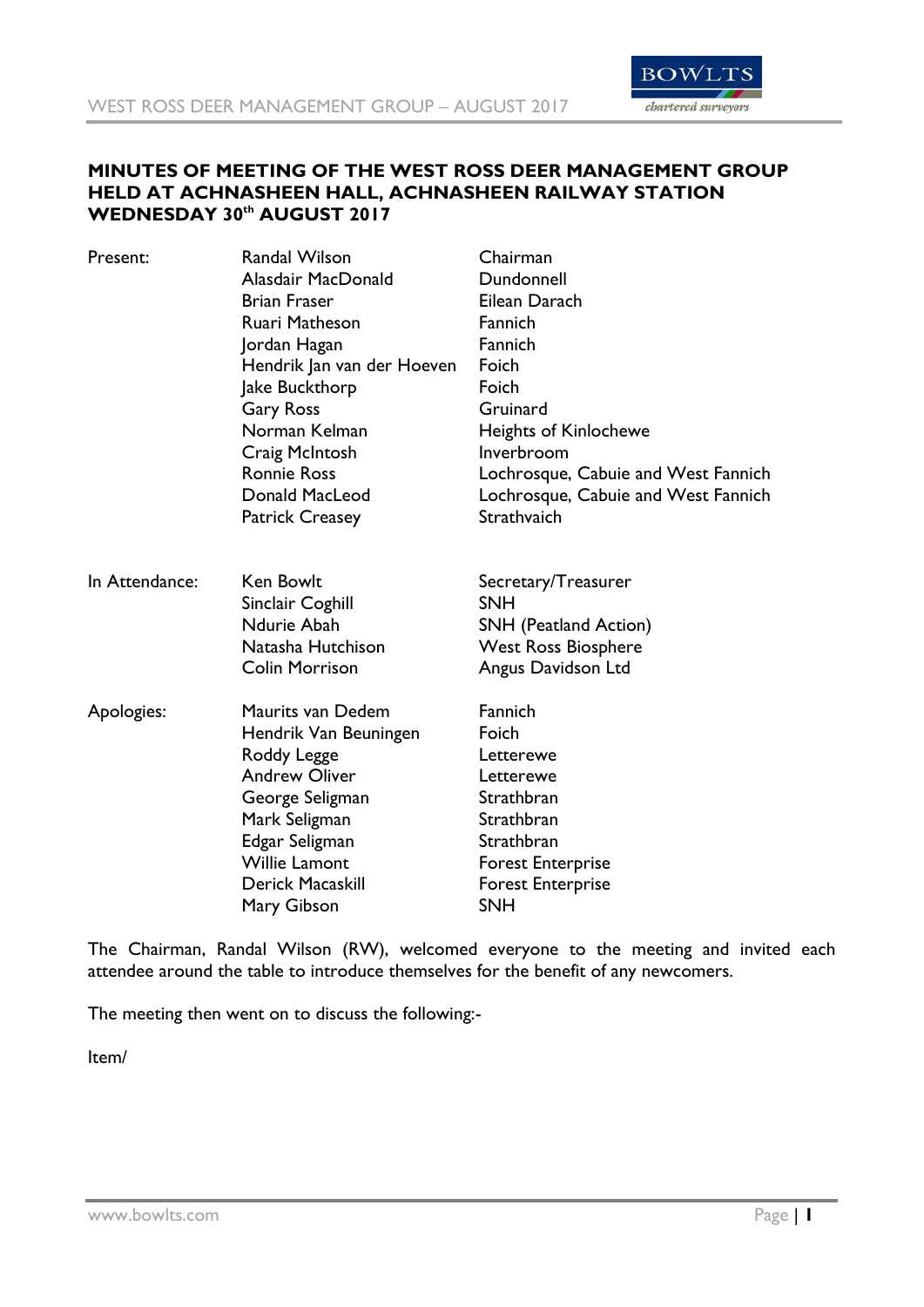

| Item | <b>Notes</b>                                                                                                                                                                                                                                                                                                                                                                                              | Action     |
|------|-----------------------------------------------------------------------------------------------------------------------------------------------------------------------------------------------------------------------------------------------------------------------------------------------------------------------------------------------------------------------------------------------------------|------------|
| 1.0  | Minutes of Meeting held on 23 <sup>rd</sup> March 2017                                                                                                                                                                                                                                                                                                                                                    |            |
|      | The Chairman asked if there were any comments on the Minutes of the meeting<br>prior to the AGM. There being none, the Chairman moved on.                                                                                                                                                                                                                                                                 |            |
| 2.0  | <b>Matters Arising</b>                                                                                                                                                                                                                                                                                                                                                                                    |            |
|      | The meeting agreed that there were no matters arising that would not be dealt<br>with through the Agenda items.                                                                                                                                                                                                                                                                                           |            |
| 3.0  | <b>Proposed Revisions to Deer Management Plan</b>                                                                                                                                                                                                                                                                                                                                                         |            |
|      | The Chairman took the meeting through the changes which were proposed to<br>the Deer Management Plan clause by clause, as previously circulated to Group<br>members, as follows:-                                                                                                                                                                                                                         |            |
| 3.1  | <u> Proposed Changes to Clause 3.1.6 – Delivery of Designated Features into</u><br><b>Favourable Conditions</b>                                                                                                                                                                                                                                                                                           |            |
|      | The meeting agreed the changes proposed after some discussion on whether to<br>use the word "impact" or "pressure". The meeting agreed to retain the word<br>"impact".                                                                                                                                                                                                                                    |            |
|      | Sinclair Coghill (SC) indicated that funding may be available to appoint a<br>consultant to visit each estate, to review what each estate is doing, to review<br>current impacts and what could be done. Agreed that SC would move forward<br>with this.                                                                                                                                                  | <b>SC</b>  |
| 3.2  | Proposed Changes to Clause 3.4.2.1 – Retaining Existing Native Woodland<br>Cover                                                                                                                                                                                                                                                                                                                          |            |
|      | After some discussion, it was agreed to move the paragraph "members have<br>also confirmed that the Group's Woodland Map No 7 within this Plan is fully up<br>to date as at August 2017" to clause 3.4.3. Acknowledged that it had been an<br>error including it in the proposed change to clause 3.4.2.1.                                                                                                |            |
|      | SC suggested that Clachan, Inverbroom, Cadha Buidhe, Gruinard, Heights of<br>Kinlochewe, Forestry Commission Scotland Strathbran, Forestry Commission<br>Scotland Corriemoillie, Corriemoillie, Inveran and Tournaig may have native<br>woodlands within their land which has been categorised as having high or very<br>high herbivore impact.                                                           |            |
|      | As a result, it was agreed that Map No 7 from the Deer Management Plan<br>(DMP) together with the relevant part of the Group's questionnaire would be<br>circulated to these landholdings. It was agreed that the Group would also seek<br>out a sensible methodology for the survey of these native woodlands and KSB<br>agreed to ask Dr Ben Lennon (Bowlts' Head Forester) if he could help with this. | <b>KSB</b> |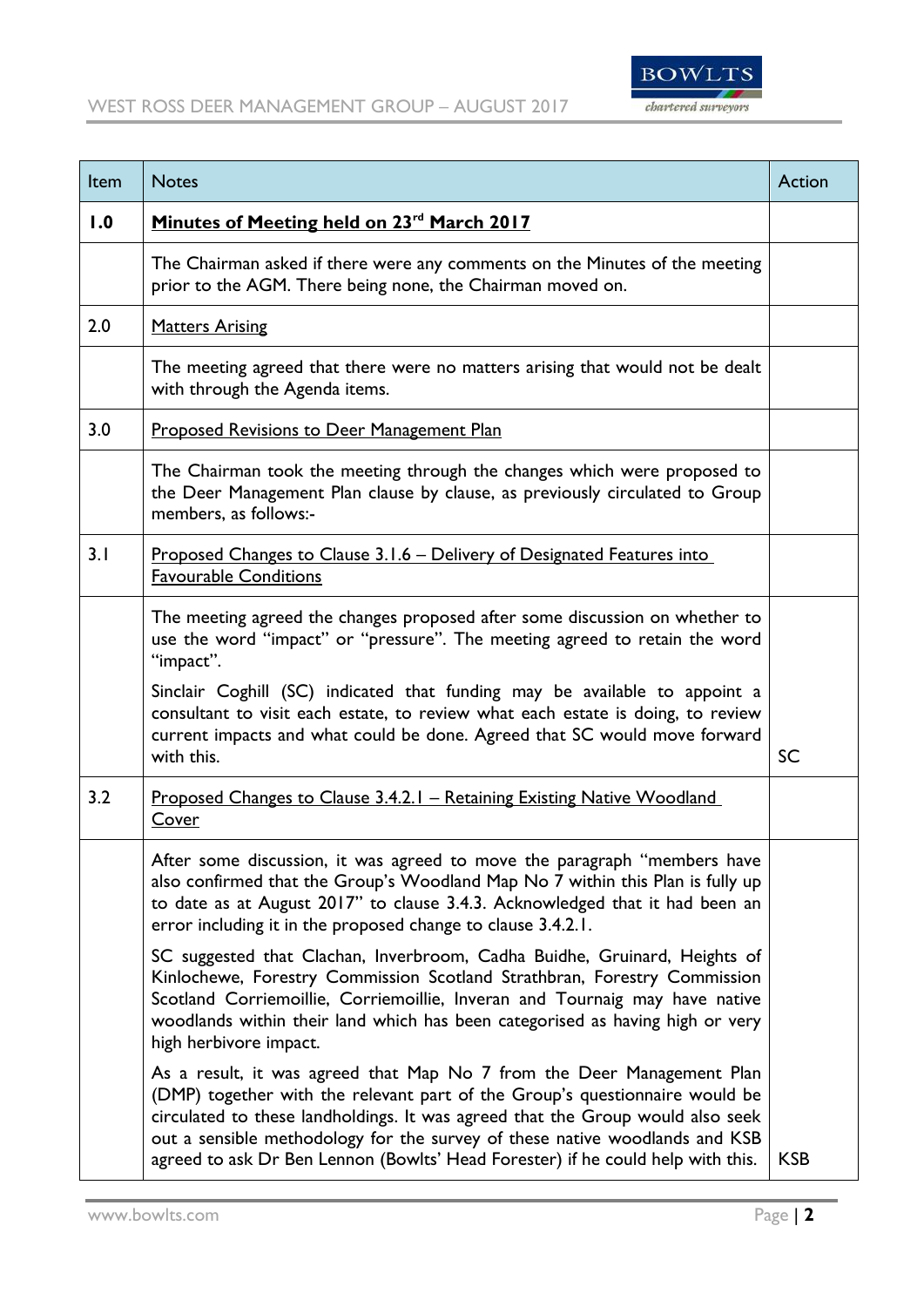

| Item | <b>Notes</b>                                                                                                                                                                                                                                                                                                                                     | <b>Action</b> |  |
|------|--------------------------------------------------------------------------------------------------------------------------------------------------------------------------------------------------------------------------------------------------------------------------------------------------------------------------------------------------|---------------|--|
| 3.3  | <u>Proposed Changes to Clause 3.4.3 – New Woodlands</u>                                                                                                                                                                                                                                                                                          |               |  |
|      | The changes to clause 3.4.3 in connection with new woodlands were agreed,<br>subject to including the paragraph mentioned above.                                                                                                                                                                                                                 |               |  |
|      | SC proposed that the words "the Group will look at what scope there is for<br>woodland expansion and consider where the Group is lacking shelter" be added.<br>There being no objections, it was agreed that this could be inserted in the DMP.                                                                                                  | <b>KSB</b>    |  |
| 3.4  | <u>Proposed Changes to Clause 3.5.5 – Carbon Sensitive Habitats</u>                                                                                                                                                                                                                                                                              |               |  |
|      | The changes proposed to the carbon sensitive habitat wording within the DMP<br>were agreed by the meeting.                                                                                                                                                                                                                                       |               |  |
|      | In the discussion on carbon sensitive habitats, RW confirmed that his property<br>had been admitted to the Peatland Action Project.                                                                                                                                                                                                              |               |  |
| 3.5  | Proposed Changes to Clause 3.7 - Habitat Types and Monitoring                                                                                                                                                                                                                                                                                    |               |  |
|      | The changes proposed were agreed.                                                                                                                                                                                                                                                                                                                |               |  |
|      | RW queried who the four members were who had forwarded survey data and<br>KSB listed them as Eilean Darach, Heights of Kinlochewe, Inverbroom and<br>Lochrosque and Kinlochewe.                                                                                                                                                                  |               |  |
|      | Therefore, it was acknowledged that we are still awaiting data from Dundonnell,<br>Fannich, Foich, Gruinard, Letterewe, Forestry Commission, Strathbran,<br>Strathvaich and Tournaig.                                                                                                                                                            |               |  |
|      | There was some discussion within the Group on which methodology should be<br>used, with SC advising that SNH's more detailed methodology was only being<br>used on designated sites. In the course of this discussion, Patrick Creasey (PC)<br>outlined the issues of fine-tuning the targets being set in terms of habitat<br>impacts/pressure. |               |  |
|      | After an extensive discussion, it was agreed that for the Group, best practice<br>methodology is the way forward for non-designated sites.                                                                                                                                                                                                       |               |  |
|      | SC suggested that we should add the words to clause 3.7.12 "the Group will<br>analyse the data" and this was agreed.                                                                                                                                                                                                                             | <b>KSB</b>    |  |
| 3.6  | Proposed Changes to Clause 3.10 - Public Access                                                                                                                                                                                                                                                                                                  |               |  |
|      | These changes were agreed.                                                                                                                                                                                                                                                                                                                       |               |  |
|      | There was some discussion on the use of signage to encourage people to remain<br>on paths and Donald MacLeod (DM) made mention of the signs being used<br>within the Cairngorm National Park.                                                                                                                                                    |               |  |
|      | SC mentioned that there was the possibility, albeit limited, for funding for car<br>parks, paths, etc.                                                                                                                                                                                                                                           |               |  |
|      | www.bowlts.com<br>Page   $3$                                                                                                                                                                                                                                                                                                                     |               |  |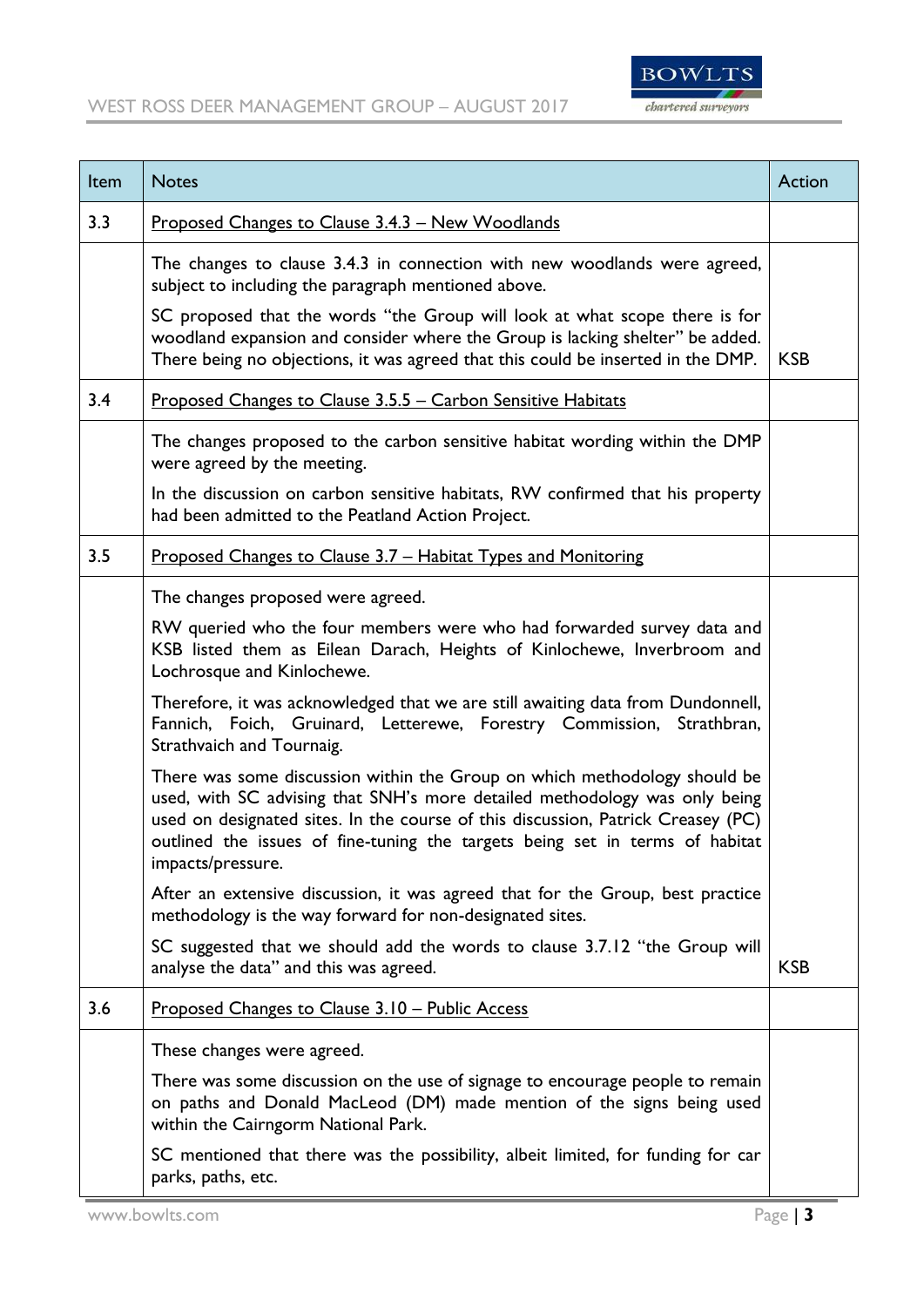

| Item | <b>Notes</b>                                                                                                                                                                                                                                                                                                                                                                                                                                                              | <b>Action</b> |
|------|---------------------------------------------------------------------------------------------------------------------------------------------------------------------------------------------------------------------------------------------------------------------------------------------------------------------------------------------------------------------------------------------------------------------------------------------------------------------------|---------------|
| 3.7  | <u>Proposed Changes to Clause 4.5 – Deer Welfare</u>                                                                                                                                                                                                                                                                                                                                                                                                                      |               |
|      | The proposed changes were agreed by the Group.                                                                                                                                                                                                                                                                                                                                                                                                                            |               |
| 3.8  | <u>Proposed Changes to Clause 4.6 – Non-Native Species</u>                                                                                                                                                                                                                                                                                                                                                                                                                |               |
|      | The proposed changes were agreed by the Group.                                                                                                                                                                                                                                                                                                                                                                                                                            |               |
|      | SC suggested that the Group should insert "and their numbers and impacts<br>should be controlled" to the end of the second paragraph of 4.6.2 and this was<br>agreed.                                                                                                                                                                                                                                                                                                     |               |
| 4.0  | <b>Priority Actions Arising from DMP</b>                                                                                                                                                                                                                                                                                                                                                                                                                                  |               |
| 4.1  | <b>Carbon Sensitive Habitats</b>                                                                                                                                                                                                                                                                                                                                                                                                                                          |               |
|      | Ndurie Abah (NA) of SNH outlined how the Peatland Restoration Grant<br>Scheme operated and invited any members interested to make contact with her.                                                                                                                                                                                                                                                                                                                       |               |
| 4.2  | <b>Habitat Monitoring</b>                                                                                                                                                                                                                                                                                                                                                                                                                                                 |               |
|      | The meeting noted that most members had their programme of habitat<br>monitoring now well established and subject to ensuring that all the data was<br>collated by the Group secretary, RW confirmed that he considered the Group<br>was delivering on this action.                                                                                                                                                                                                       |               |
| 4.3  | Deer Population and Population Model                                                                                                                                                                                                                                                                                                                                                                                                                                      |               |
|      | RW confirmed that we have spring foot count data, Gruinard apart.                                                                                                                                                                                                                                                                                                                                                                                                         |               |
|      | SC confirmed that SNH will do a helicopter count early in 2018. This would be<br>a fully classified count with tracker and camera.                                                                                                                                                                                                                                                                                                                                        |               |
|      | RW asked SC to outline for the Group exactly what he thought the Deer<br>Population Model would entail. SC advised that the first steps would be to ask<br>each estate what it required in terms of cull. Put simplistically, you would then<br>multiply the cull required by seven times to arrive at the number of stags and<br>broadly the hind: stags ration should be 1:1. He explained that this was a very<br>simplistic approach but that was the starting point. |               |
|      | PC queried the lack of Lochluichart Estate and whether this would impact on<br>the development of the Deer Population Model. RW suggested that it probably<br>wouldn't, given that the data from Lochluichart in terms of deer management<br>would all be available.                                                                                                                                                                                                      |               |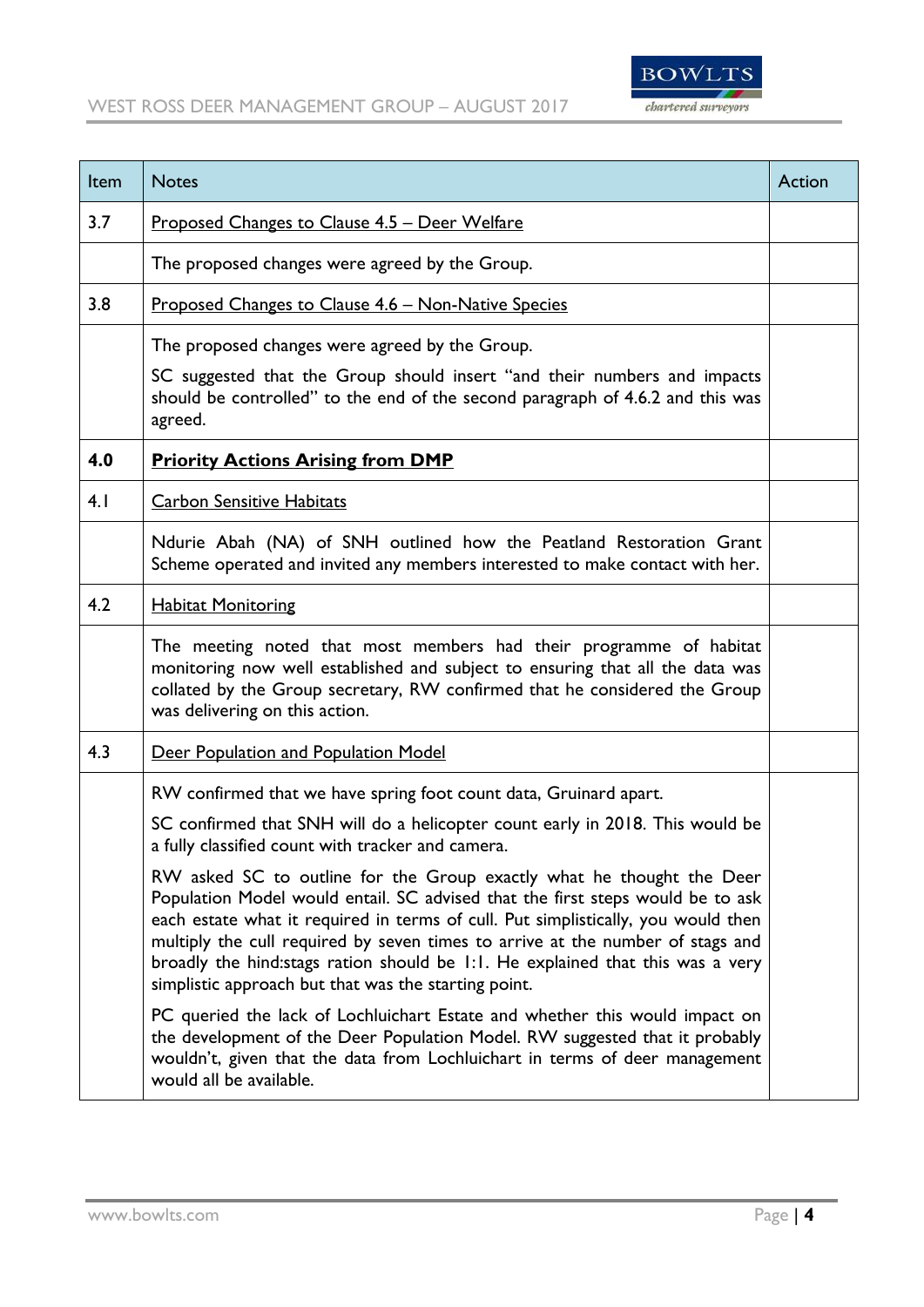

| Item | <b>Notes</b>                                                                                                                                                                                                                                                                                                                                                                                                                                                                                                                                                                                                                                                                                                                             | Action     |
|------|------------------------------------------------------------------------------------------------------------------------------------------------------------------------------------------------------------------------------------------------------------------------------------------------------------------------------------------------------------------------------------------------------------------------------------------------------------------------------------------------------------------------------------------------------------------------------------------------------------------------------------------------------------------------------------------------------------------------------------------|------------|
| 5.0  | <b>Signing of Constitution</b>                                                                                                                                                                                                                                                                                                                                                                                                                                                                                                                                                                                                                                                                                                           |            |
|      | Having previously circulated copies of the new Construction to Group<br>members, it was agreed that RW and KSB could sign on behalf of the Group,<br>thereby formally creating the Constitution. KSB confirmed that he would<br>arrange to have this uploaded on the Group's website.                                                                                                                                                                                                                                                                                                                                                                                                                                                    | <b>KSB</b> |
| 6.0  | <b>SNH and Funding Update</b>                                                                                                                                                                                                                                                                                                                                                                                                                                                                                                                                                                                                                                                                                                            |            |
|      | RW asked SC to bring everyone up to date on the position with SNH.                                                                                                                                                                                                                                                                                                                                                                                                                                                                                                                                                                                                                                                                       |            |
|      | SC advised that SNH had only recently heard from the Cabinet Minister,<br>Roseanna Cunningham, and the main thrust of her directive to SNH was as<br>follows:-                                                                                                                                                                                                                                                                                                                                                                                                                                                                                                                                                                           |            |
|      | the Minister would be looking for SNH to be testing existing legislation;<br>$\bullet$<br>the Minister would be looking for control agreements where there might<br>$\bullet$<br>currently be control schemes;<br>the minister would be encouraging SNH to create and enter into control<br>$\bullet$<br>agreements where they thought it necessary;<br>the Minister would be encouraging SNH to use their powers to demand that<br>$\bullet$<br>Deer Management Plans be put in place and also demand that deer culls be<br>implemented, where appropriate.<br>The general thrust was that the Minister was looking for SNH to be a little                                                                                              |            |
| 7.0  | more assertive in the deer management arena.<br><b>Wester Ross Biosphere</b>                                                                                                                                                                                                                                                                                                                                                                                                                                                                                                                                                                                                                                                             |            |
|      | RW welcomed Natasha Hutchison (NH) to the meeting and thanked her for<br>coming along to introduce the Group to the Wester Ross Biosphere.                                                                                                                                                                                                                                                                                                                                                                                                                                                                                                                                                                                               |            |
|      | NH explained that in 2016, Wester Ross joined a network of 669 biospheres<br>around the world (only two of which are within Scotland) which have been<br>accredited by UNESCO (United Nations Educational, Scientific and Cultural<br>Organisation) as model areas which demonstrate a balanced relationship<br>between people and nature. The Wester Ross Biosphere seeks to facilitate<br>partnership dialogue both within the local area and beyond in order to promote<br>the sustainability of our communities and environment. The Wester Ross<br>Biosphere currently has 85 members and when they had an AGM recently,<br>some 55 people attended.<br>NH suggested that anyone seeking more information should either look online |            |
|      | www.westerrossbiosphere.com<br>her<br>direct<br>at<br>or<br>contact<br>on<br>natasha@westerrossbiosphere.com.                                                                                                                                                                                                                                                                                                                                                                                                                                                                                                                                                                                                                            |            |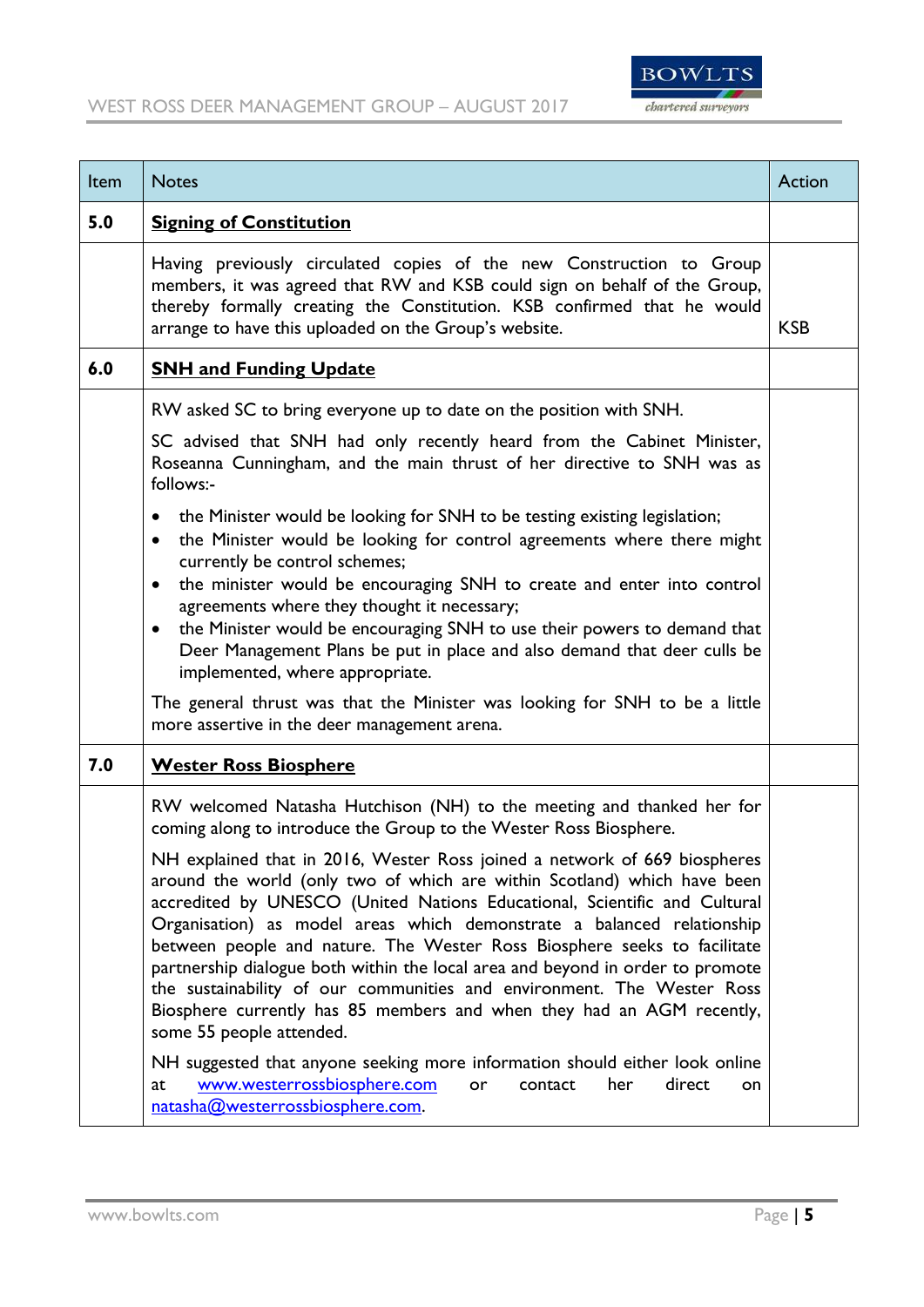

| Item | <b>Notes</b>                                                                                                                                                                                                                                                                                                                                                                                                                                                                             | Action    |
|------|------------------------------------------------------------------------------------------------------------------------------------------------------------------------------------------------------------------------------------------------------------------------------------------------------------------------------------------------------------------------------------------------------------------------------------------------------------------------------------------|-----------|
|      | Brian Fraser (BF) raised a query on aquaculture, having particularly in mind the<br>damage to wild stocks being caused by fish farming, and NH confirmed that she<br>would be happy to try to facilitate a discussion. RW welcomed this and<br>suggested that no-one appears to care about our migratory fish and anything<br>that NH could do to raise this issue would be much appreciated.<br>RW thanked NH for her attendance and for updating the Group on the<br>biosphere status. | <b>NH</b> |
| 8.0  | <b>Any Other Business</b>                                                                                                                                                                                                                                                                                                                                                                                                                                                                |           |
| 8.1  | Scottish Deer Moredun Institute - Scottish Deer Health Survey 2017-18                                                                                                                                                                                                                                                                                                                                                                                                                    |           |
|      | RW explained that Moredun, in partnership with Edinburgh University and the<br>deer sector in Scotland, was undertaking a deer health project, jointly funded by<br>the Scottish Government and the Food Standards Agency. He explained that<br>Moredun is an independent research institute that conducts world-class<br>scientific research to improve animal health and welfare through the prevention<br>and control of infectious diseases of livestock.                            |           |
|      | He explained that the Scottish Deer Health survey had been launched at the<br>ADMG meeting at Glenfinnan earlier in August and its objective was to assess<br>the prevalence of E.coli O157 and chronic wasting disease in Scottish deer<br>population, all species including upland and lowland.                                                                                                                                                                                        |           |
|      | RW acknowledged that this was an important piece of work and was grateful to<br>everyone for assisting in terms of submitting samples to Moredun. They were<br>looking for each Group to complete ten sample packs from stags and ten from<br>hinds.                                                                                                                                                                                                                                     |           |
|      | The following agreed to assist:-                                                                                                                                                                                                                                                                                                                                                                                                                                                         |           |
|      | Stags (two each):                                                                                                                                                                                                                                                                                                                                                                                                                                                                        |           |
|      | Jake Buckthorp - Foich<br>Ronnie Ross - Lochrosque and Kinlochewe<br>Patrick Creasey - Strathvaich<br>Brian Fraser - Eilean Darach<br>Alasdair MacDonald - Dundonnell                                                                                                                                                                                                                                                                                                                    |           |
|      | Hinds (two each):                                                                                                                                                                                                                                                                                                                                                                                                                                                                        |           |
|      | Ruari Matheson - Fannich<br>Gary Ross - Gruinard<br>Craig McIntosh - Inverbroom<br>Norman Kelman - Heights of Kinlochewe<br>Donald MacLeod - Lochrosque and Kinlochewe<br>$\bullet$                                                                                                                                                                                                                                                                                                      |           |